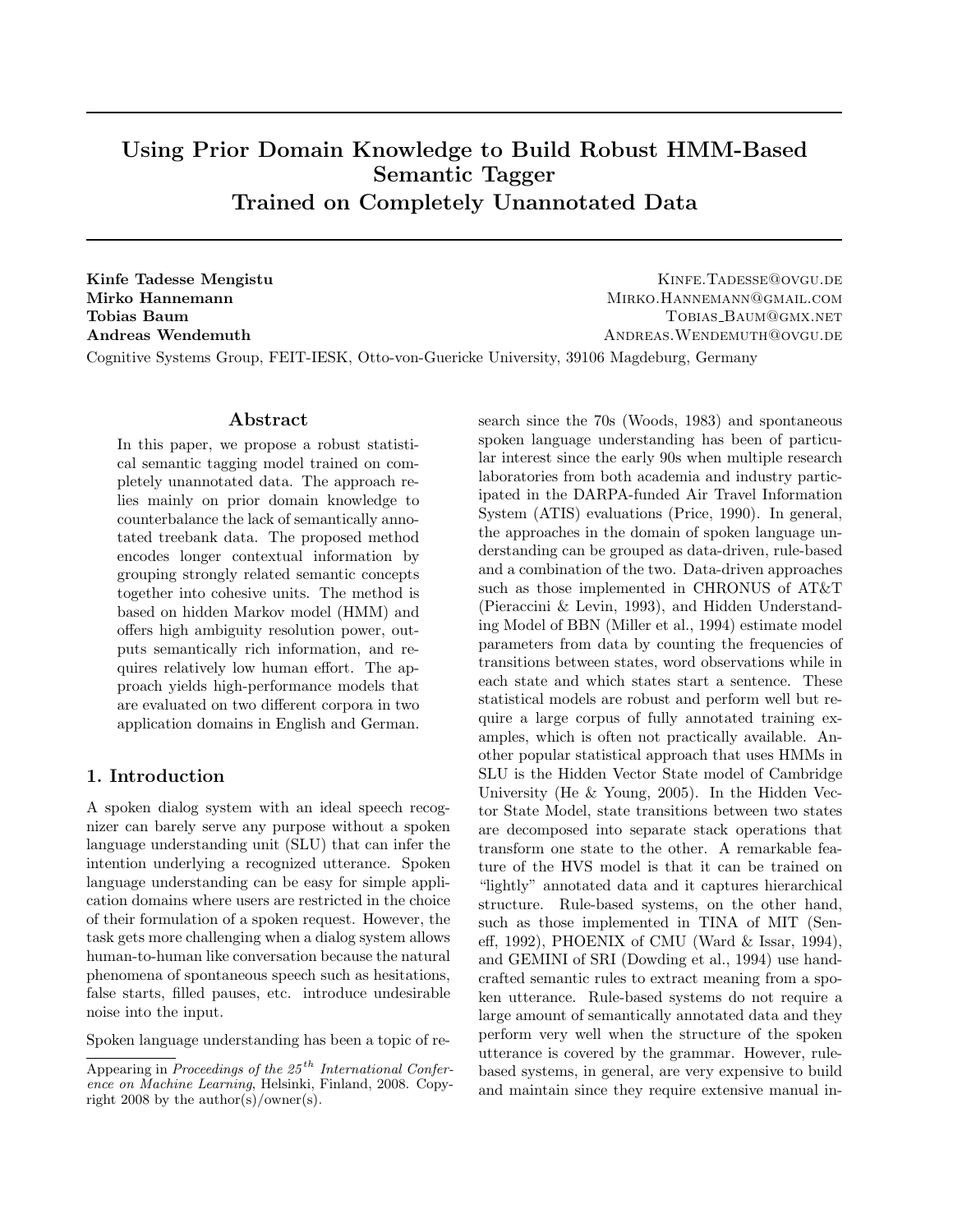volvement and expertise.

Different combinations of rule-based and statistical approaches have also been investigated. For instance, the generative HMM/CFG (context free grammar) model described in (Wang et al., 2005) integrates a knowledge-based approach into a statistical learning framework.

In this paper, we describe an approach towards spoken language understanding that makes extensive use of a priori domain knowledge in order to build domaindependent semantic models with relatively less human intervention on completely unannotated data. We essentially add semantic information to the output of the speech recognizer of our dialog system so that a deterministic program can easily infer the intention of the user from the output of the semantic tagger. Assuming that an utterance consists of a sequence of concepts, the purpose of the required model is to determine the most likely sequence of semantic concepts that could have generated the observed sequence of words. The notably distinguishing ability of hidden Markov models (HMMs) to estimate the probability of hidden events from observed ones makes them a natural choice for this kind of task.

The remaining part of the paper is organized as follows. Section 2 briefly describes the architecture of our telephone-based spoken dialog system. The modeling approach is described in detail in Section 3. Section 4 describes the data used in the experiments that are described in Section 5. Finally, concluding remarks are presented in Section 6.

## 2. Architecture of the Dialog System

As can be seen in the high-level architecture of the system in Figure 1, our VoiceXML-based telephone dialog system consists of a telephony interface component to deliver calls into the system; an input component to accept, recognize and understand spoken requests from a caller; an output component to play prompts and responses back to the user; a back-end to serve dialog scripts and other resources; and at the core is a dialog manager that orchestrates the various components of the system.

The input component of the dialog system consists of an audio source component, a speech recognizer, a grammar (language model) component and a semantic analyzer. The recognition resources used by the recognizer; namely, the acoustic model, the language model, and the pronunciation lexicon are prepared offline using HTK (Young et al., 2006) and the real-time speech recognizer is built using ATK (Young, 2007).



Figure 1. High-level Block Diagram of the Dialog System.

The output of the speech recognizer is sent to the semantic analyzer which we describe in this paper so that the text output of the recognized utterance is enriched with semantic information.

At the core of the system is  $\odot$ OptimTalk<sup>1</sup> - a VoiceXML platform which consists of not only a VoiceXML interpreter but also a CCXML interpreter, and other abstract interfaces for the integration of our ASR engine, TTS engine, telephony interface, semantic interpreter, etc. The VoiceXML interpreter in OptimTalk serves as the dialog manager in that it executes the dialog by calling the appropriate methods of the various components of the dialog system as shown in Figure 1.

## 3. Modeling Approach

Understanding an application domain requires a precise identification of the activities, entities, events, attributes and relations within the domain of discourse. The ontologies of the two application domains of interest in this paper - namely, airline travel planning and train inquiries, are modeled in two stages. In the first stage, a detailed list of concepts that are relevant in each application domain are identified using prior domain knowledge and domain-specific example sentences from the training data. As a result, 68 semantic concepts in the domain of airline travel planning and 50 in that of train inquiries are identified. In the second stage, groups of attributes that describe a single semantic concept are grouped together to form cohesive units referred to as super-concepts. For instance, a super-concept DATE contains attributes such as

<sup>1</sup>http://www.optimsys.eu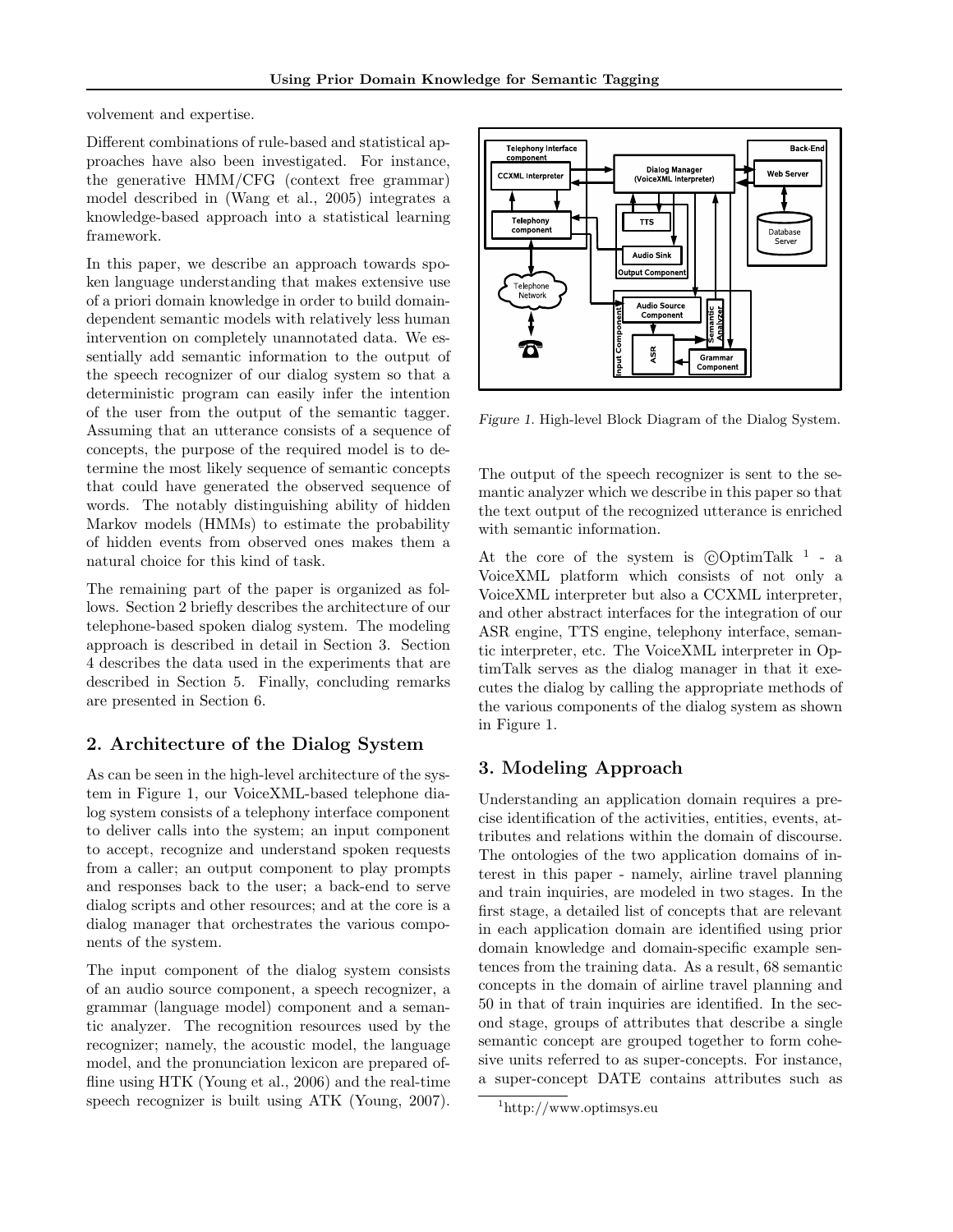DAY OF MONTH, DAY OF WEEK, MONTH, and YEAR. As can be imagined, the prior knowledge used to determine which attributes should belong together to form a super-concept is a commonplace knowledge. Moreover, in order to model multi-word city names and train stations such as "New York City" or "Berlin Friedrichstrasse", we model each with multiple states. The number of sub-concepts in a super-concept can vary; on average, a super-concept contains 3.6 subconcepts in each application domain.

Accordingly, 14 super-concepts for airline travel planning and 9 for the domain of train inquires are identified. Figure 2 depicts examples of super-concepts along with their attributes (sub-concepts) in the domain of airline travel planning.

CITY (CITY\_P1, CITY\_P2, CITY\_P3, SPELT\_CITY),<br>DATE (DAY\_OF\_MONTH, DAY\_OF\_WEEK, MONTH, YEAR),<br>TIME (MINUTES, HOUR\_OF\_DAY, AMPM), AIRLINE (AIRLINE\_QUALIFIER, AIRLINE\_NAME), AIRPORT (AIRPORT NAME, AIRPORT TYPE, AIRPORT\_QUALIFIER, SPELT\_AIRPORT), CAR\_INFO (RENTAL\_COMPANY, CAR, CAR\_TYPE), FLIGHT\_INFO (FLIGHT\_CLASS, FLIGHT\_NUMBER,<br>FLIGHT\_TYPE, FLIGHT\_QUALIFIER), HOTEL\_INFO (HOTEL\_TYPE, HOTEL\_QUALIFIER, LOCATION), USER (ID, ID NUMBER, NAME OF USER), PRICE (FARE, AMOUNT\_OF\_MONEY, FARE\_CLASS),

Figure 2. Example super-concepts

Other single state concepts include COUNTRY, STATE, TO, FROM, AT, IN, ON, ARRIVAL, DEPARTURE, RETURN, COMMAND, YES, NO, DUMMY, ...

The rationale behind grouping related sub-concepts together is threefold. First, it improves the predictive power of the model since adjacent related concepts are well coupled. Second, the models produce outputs that are semantically rich and more informative since a phrase is more meaningful than a single word. For instance, phrases like "Saturday the sixteenth of August two thousand eight" or multiword location names such as "Washington D. C." etc. would be more informative if the phrases are labeled as "DATE" and "CITY", rather than tagging each piece with an atomic semantic label. Third, it offers high ambiguity resolution power. For instance, "twenty six" in "November twenty six" would not be confused with other semantic labels such as HOUR, MINUTES, QUANTITY, FLIGHT NUMBER, ID NUMBER, etc. as DATE is a super-concept whose attributes are well coupled.

The initial HMMs are defined to be fully connected

networks such that any state or sub-network can follow any other single state concept or sub-network with equal probability. Self-loops are allowed in most of the semantic concepts to account for multiple observations from some concepts such as DUMMY, PE-RIOD OF DAY, DAY OF MONTH, MINUTES, etc. Every sub-network has its own non-emitting entry and exit states and the transitions between the states within a sub-network are initially ergodic. A one-step transition from the entry state to the exit state of a sub-network is explicitly prohibited to prevent nonemitting loops. Finally, two more non-emitting states INIT and FINAL are introduced to mark the beginning and end of the entire network. Figure 3 shows the partial structure of the HMM for the domain of airline travel planning.



Figure 3. Structure of the HMM

The emission probabilities are initialized by classifying the words in the vocabulary of the application domains into the known set of lexical classes. All words belonging to a semantic label are set equiprobable.

Once we define the model, it may be necessary to bias the transition and emission probabilities of the HMM a bit since we do not have hand-labeled corpus (Elworthy, 1994). This can be done by performing preliminary tests on the training or development data and introducing necessary contraints. For instance, in order to disambiguate words belonging to multiple semantic classes, some unlikely transitions that could not be resolved by the model can be explictly prohibited.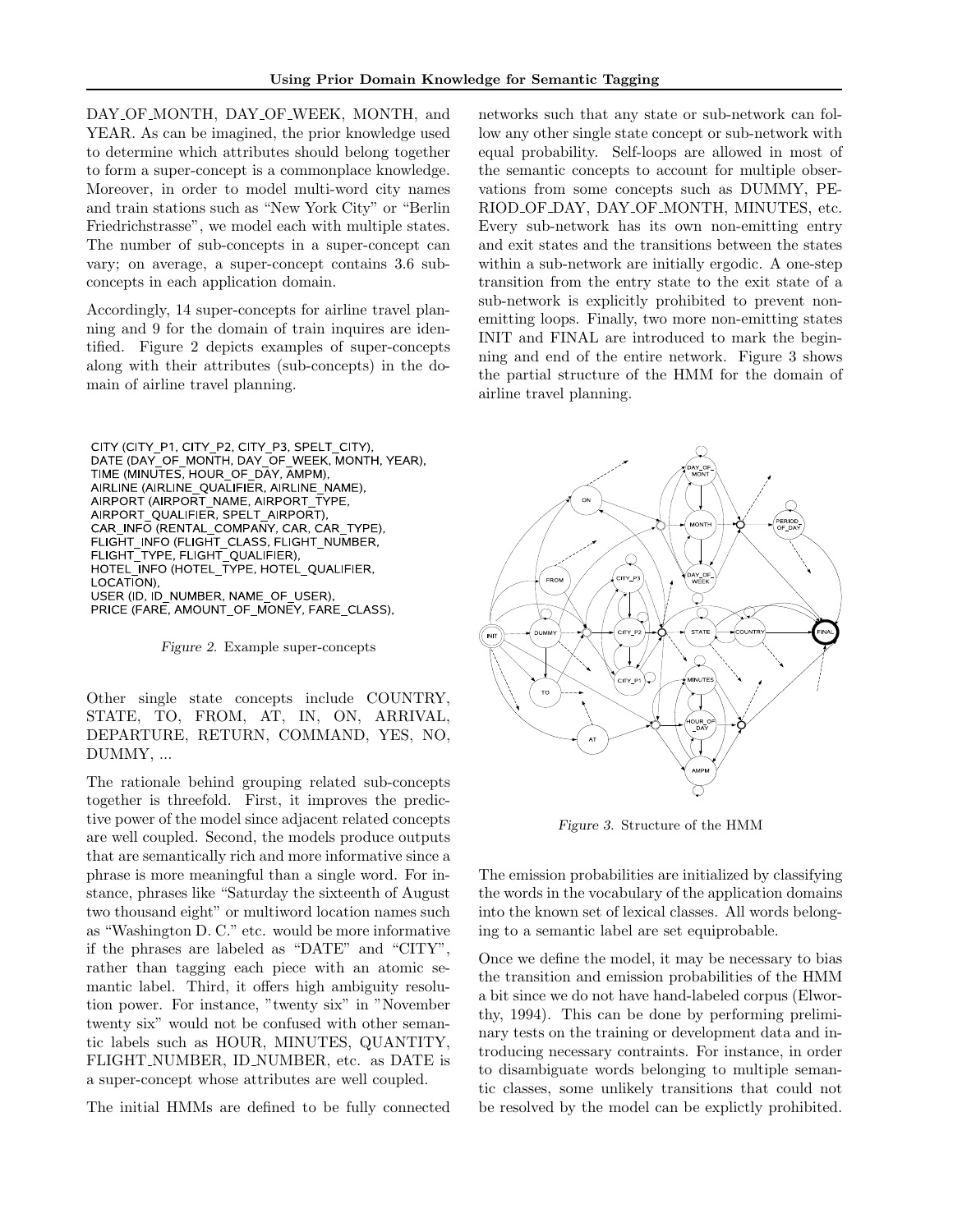To provide easy tuning and to keep the level of human effort to the minimum, we implemented a model compiler that generates the transition and emission probabilities of the model given the structure and constraints of the HMM in the form shown in Figure 4.

| <b>INIT</b><br>-> except{FINAL}                                                                                                                                                                       |
|-------------------------------------------------------------------------------------------------------------------------------------------------------------------------------------------------------|
| <br><b>CITY</b><br>ſ<br>CITY<br>->except{~CITY}<br>CITY P1<br>->all high{CITY P2} low{~CITY}<br>"city_p1.txt"<br>CITY P2                                                                              |
| ->all high{CITY P3,~CITY} low{CITY P1}<br>"city_p2.txt"<br>CITY P3<br>->all high{CITY P3, ~CITY}<br>"city p3.txt"<br>SPELT CITY<br>>all high{SPELT CITY}<br>"spelt city.txt}<br>$\sim$ CITY<br>->none |
| }<br>->except{INIT} high{AIRPORT, STATE, COUNTRY}<br><b>DATE</b><br>{                                                                                                                                 |
| DATE<br>->except{~DATE}<br><b>MONTH</b><br>->all high{DAY OF MONTH}<br>"month.txt"<br>DAY OF MONTH                                                                                                    |
| <br>$\neg$ DATE<br>>none<br>}                                                                                                                                                                         |
| ->except{INIT}<br>$\cdots$<br>то<br>->except{INIT} high{CITY,AIRPORT}                                                                                                                                 |
| "to.txt"<br>$\sim$<br><b>FINAL</b>                                                                                                                                                                    |
| ->none                                                                                                                                                                                                |
|                                                                                                                                                                                                       |

Figure 4. Excerpt from the model definition

The initial model transition probabilities can be easily tuned as required using the keywords "all", "high", "low", "except", and "none". The model compiler also allows us to try different modeling approaches at different levels of hierarchy with relatively less effort than would be required otherwise. The keywords are self-explanatory; for instance, "− >except{...}" means that all transitions out of a state (e.g. INIT) or subnetwork (e.g. CITY) are equally likely except the state(s) specified in braces (e.g. FINAL). The keyword "high" sets a higher probability to the specified transitions than to the rest. For every sub-network the entry state is denoted by the name of the super-concept

(e.g. CITY) and the exit state by a tilde followed by the name of the super-concept (e.g. ~CITY).

Given "well-informed" initial models, the Expectation-Maximization (EM) algorithm can be used to estimate reliable model parameters. The algorithm starts with the carefully defined initial HMM described above and iteratively refines the model parameter values. Once we have a well-trained model, the Viterbi algorithm can be used to find the highest probability semantic label sequence which corresponds to the sequence of observed words.

### 4. Data Description

The semantic model for airline travel planning domain is trained and evaluated on the transcriptions of speech data from the 2001 DARPA Communicator Evaluation telephone speech corpus (Walker et al., 2003). Table 1 describes the training and test sets of the airline travel planning domain used in the experiments described in Section 5.

Table 1. Description of data for airline travel planning domain

| Set         |      | $\#$ OF UTT. $\#$ OF UNIQ. WORDS |
|-------------|------|----------------------------------|
| TRAINING    | 8000 | 915                              |
| <b>TEST</b> | 1000 | 581                              |

The transcriptions of 8000 utterances were selected from the training data that we used to build the acoustic model for our speech recognizer by removing too many occurences of some very short utterances such as "yes", and "no". For testing purposes, 1000 distinct, relatively longer utterance transcriptions are selected from a 5000 utterance test-set. The average number of words per utterance are 4.04 and 8.98 in the training and test sets of the airline travel planning domain, respectively.

For the domain of train inquiries, we use the transcriptions of utterances from  $\odot$ Erlanger Bahn Anfragen (ERBA) speech corpus in German. Table 2 describes the data used to build and evaluate the German semantic model.

Table 2. Description of data for train inquiries domain

| Set             |      | $\#$ OF UTT. $\#$ OF UNIQ. WORDS |
|-----------------|------|----------------------------------|
| <b>TRAINING</b> | 8000 | 921                              |
| <b>TEST</b>     | 1000 | 830                              |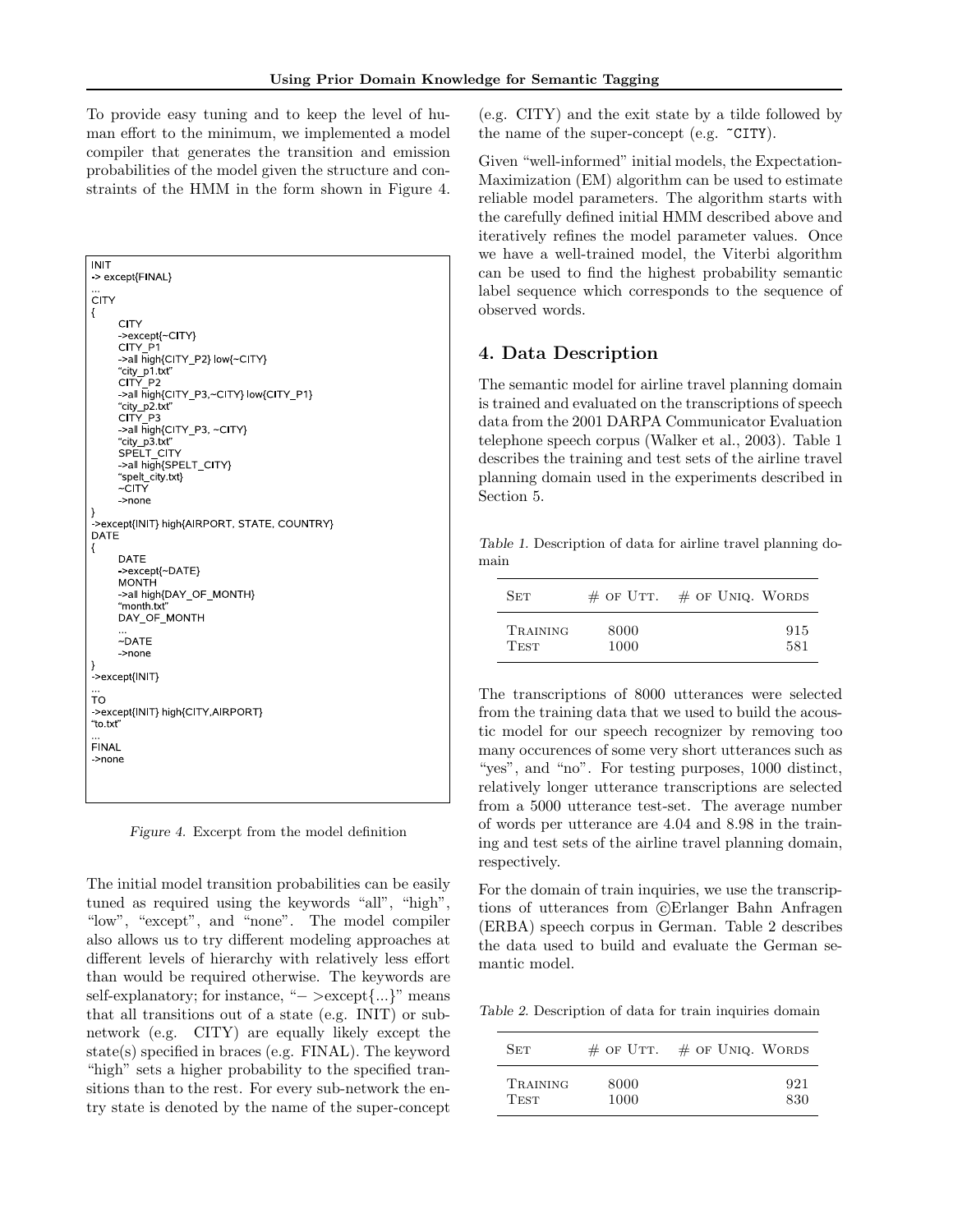The utterances in the domain of train inquiries are long, well-structured, and grammatically correct utterances. The average number of words per utterance are 12.26 and 11.76 in the training and test sets, respectively.

#### 5. Experiments and Results

The performance of the systems is evaluated using precision, recall and F-measure where precision (P) is the number of correctly labeled concept chunks out of all tagged concepts, recall (R) is the number of correctly identified concepts from the ground truth annotation. F-measure is the harmonic mean of precision and recall defined by Equation 1

$$
F = \frac{2PR}{P + R} \tag{1}
$$

#### 5.1. The Effect of the Proposed Modeling Method

If we randomly assign to each token one of its possible tags, we achieve an average performance rate of 56.4% in F-measure. This can be considered as the minimum average baseline performance on the airline travel planning domain.

Table 3 summarizes the performance gain mainly due to the modeling approach we described in Section 3. "Flat" in Table 3 refers to a flat, ergodic HMM model, before grouping of related concepts where each state is one of the sub-concepts or single state concepts described in Section 3. "Grouped" in Table 3 refers to a model just after grouping related sub-concepts together. In both cases no tuning is performed.

Table 3. Flat vs. Grouped initial models on Communicator task

| MODEL          | $P(\%)$ | $R(\%)$ | $F-Measure(\%)$ |
|----------------|---------|---------|-----------------|
| <b>FLAT</b>    | 57.32   | 66.42   | 61.53           |
| <b>GROUPED</b> | 85.67   | 77.98   | 81.64           |

As can be seen in Table 3, the performance was improved by 20.11% absolute in F-measure just after grouping related concepts together using our prior domain knowledge. This suggests the modeling approach we used is quite suitable for this kind of task.

The experiments that follow describe the performance of both airline travel planning and train inquiries systems stage by stage using the proposed modeling approach.

#### 5.2. Performance of the Initial Models after Tuning

Table 4 depicts the performance of the initial models tuned as described in Section 3 before EM training.

Table 4. Performance of the tuned initial models

| <b>DATA</b>         |       |       | $P(\%)$ R(%) F-MEASURE(%) |
|---------------------|-------|-------|---------------------------|
| <b>COMMUNICATOR</b> | 96.15 | 84.46 | 89.92                     |
| <b>ERBA</b>         | 94.90 | 94.19 | 94.54                     |

As can be observed, the performance of the initial model after tuning is improved significantly.

#### 5.3. Performance of the Models after Training

The results after performing EM training are summarized in Tables 5.

Table 5. Performance of the models after training

| DATA                | $P(\%)$ |       | $R(\%)$ F-MEASURE(%) |
|---------------------|---------|-------|----------------------|
| <b>COMMUNICATOR</b> | 98.75   | 84.58 | 91.12                |
| ERBA                | 96.94   | 96.19 | 96.56                |

The best performance was achieved after only one iteration of training on the airline travel planning and two on the train information inquiries domain, respectively. It can be noted in Table 5 that the recall, mainly for the airline travel planning domain, is quite low. This is due to unseen transitions and "out-ofvocabulary" words (OOVs) that resulted in some unparseable utterances. This is, in turn, attributed to the sparse data problem and the inevitability of OOVs. In order to combat this problem, we smoothed transition and emission probabilities. The recall in the train inquiries domain is high because the rate of OOVs in the German test-set is low.

#### 5.4. Performance after Smoothing

In the case of transitions, we assigned a very small nonzero probability for all allowable transitions not seen in the training data. For words not found in the lexicon, we introduced a vocabulary item "oov" in those lexical classes where there is no exhaustive list of words; for instance, CITY, DUMMY, AIRLINE, etc. The probability of the "oov" word in a concept is set to the sum of the probabilities of all words belonging to that concept that occur only once in the training set; the rest of the probabilities are discounted accordingly so